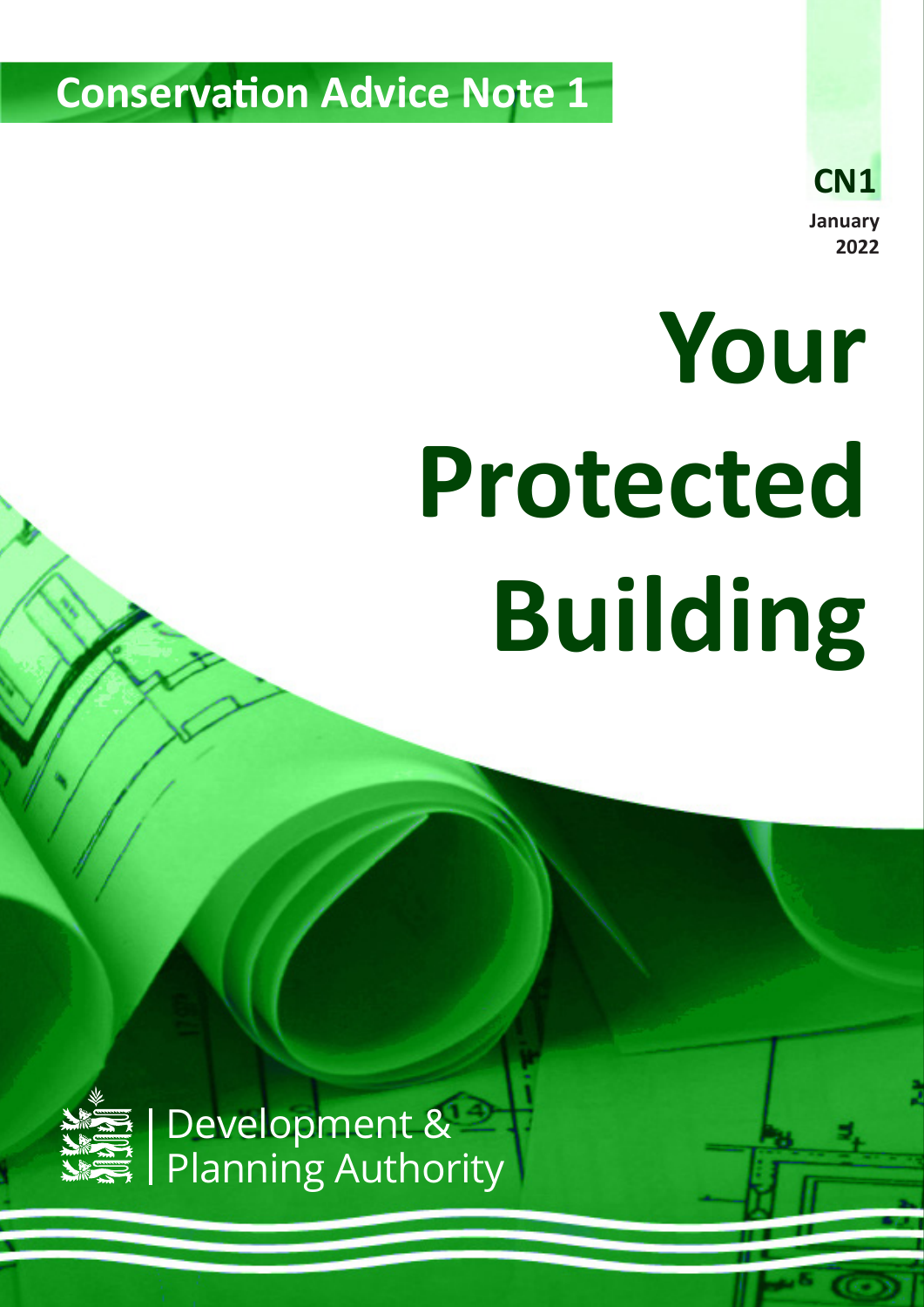

## **CONSERVATION ADVICE NOTE 1**

# **YOUR PROTECTED BUILDING**

Historic buildings are a precious and finite resource and are powerful reminders of the traditions, work and way of life of earlier generations. Buildings placed on the list of protected buildings for their 'special historic, architectural, traditional or other interest' are known as protected buildings.

There are currently some 1600 protected buildings in the Bailiwick of Guernsey. Protected buildings are selected for their special interest, which can include any or all of the following reasons: age, architecture, history, historical association, demonstration of traditional crafts and skills. A building may be protected because it forms an important group with adjacent buildings, or because it represents innovatory building techniques.

This advice note sets out the main terms of planning legislation for protected buildings.

### **How do I know if my building is protected?**

The list of protected buildings provides a brief description of each protected building and the scope of protection, i.e. whether the whole of the building, the exterior, the façade and/or other structures are protected.

### **What is protected?**

**Whole:** Where protection extends to the "whole" of the protected building, this means everything from the chimney pots down to the foundations as well as the inside of the property is protected. Many buildings have been altered or extended over time, and all phases of the building are protected unless explicitly excluded by the description.

**Exterior:** Where the protection extends to the "exterior" only the interior of the building is not protected.

**Façade:** Where the description states "façade" is protected this means the main wall of the building.

**Other structures:** In some cases further buildings and structures are mentioned on the description such as walls, gate piers and outbuildings. Where these are mentioned they are also protected.

A copy of the list of protected buildings can be inspected on-line on the Planning website https://www.gov.gg/built\_natural\_historic\_environment or at Sir Charles Frossard House.

### **Protected buildings and planning permission**

The requirements for protected buildings are much higher than the requirements for other nonprotected buildings. There is a legal requirement to obtain planning permission for any alterations, extensions or changes, including many repairs, to a protected building and any associated protected structures.

The fact that a building is protected doesn't mean that it can't be changed in any way. It does however mean that any changes should preserve or enhance the special characteristics of the building. There is a legal obligation to preserve, so far as is possible, the special historic, architectural, traditional or other special characteristics of protected buildings.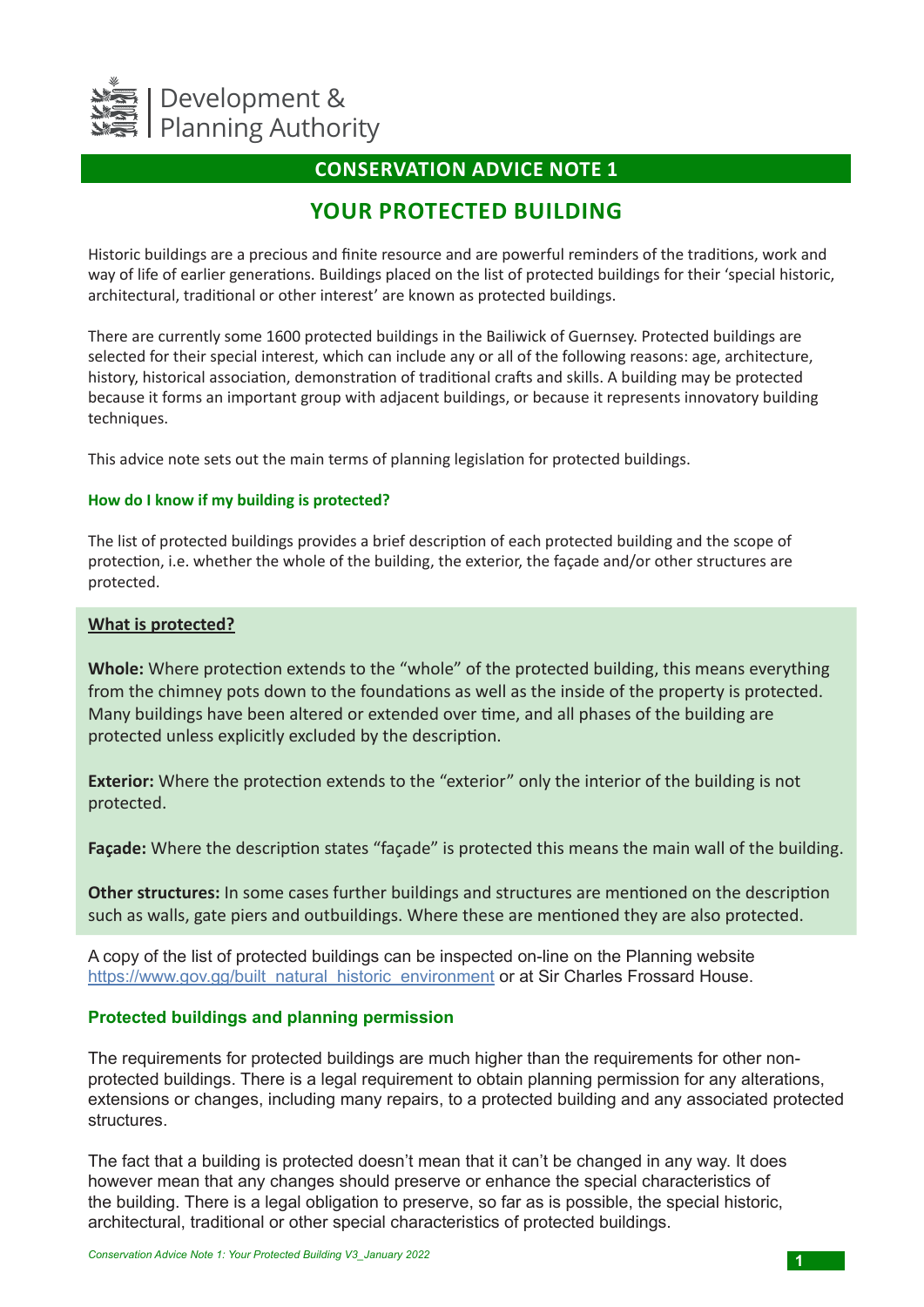There is also a legal presumption against partial or total demolition or destruction of a protected building and against development which adversely affects its special character. This means that care needs to be taken in developing proposals, and works that will involve the loss of historic fabric or the alteration of historic features must be carefully justified. We can help you with this process.

### **When planning permission is required**

*Planning permission is required for development, including:*

- The demolition of a protected building, in whole or in part;
- Extensions and alterations, including alterations to the building that would affect its character as a building of special architectural, traditional or other interest;
- Internal alterations where the whole building is protected;
- There are few exemptions with most works needing permission.

Permission is not normally required for repairs to protected buildings. However, where repairs will involve alterations that will affect the special interest of a building, permission is required. Whether repairs constitute alterations which would require permission is a matter of fact and degree which must be determined in each case. We can advise you as to whether or not permission is required.

### **You should note that it is an offence to demolish, extend or alter a protected building without first obtaining planning permission. Penalties can be imprisonment or a heavy fine of up to £50,000.**

There is no formal legal duty to maintain your protected building, but we do have power to intervene where works are urgently required to preserve a building or to prevent its deterioration.

### **Making an application for planning permission**

Proposals for changes to protected buildings need to be drawn up with care and understanding. You are advised to discuss your proposals with us at the earliest possible stage prior to making an application, so that you can discuss the changes you would like to make and so we can tell you what is likely to be acceptable. This pre-application advice is provided free of charge.

Other special forms of information may be required to accompany your application, such as a Statement of Significance (see separate advice note); survey plans; condition surveys of the whole or relevant part of a building; method statements for specialist works; an analysis of the impact of the proposal on the character, appearance and fabric of the building or structure. The Department can advise on additional information requirements.

You may wish to employ professional assistance from an agent experienced with historic buildings. Your agent will be able to assist with completion of forms and submission of plans and other documentation in support of your proposal.

### **Other permissions and consents**

You may need other permissions or consents in relation to any works you intend to carry out, which may include a licence under the Building Regulations or fire legislation. You and/or your agent will need to contact the relevant bodies to ensure that these permissions and consents are in place.